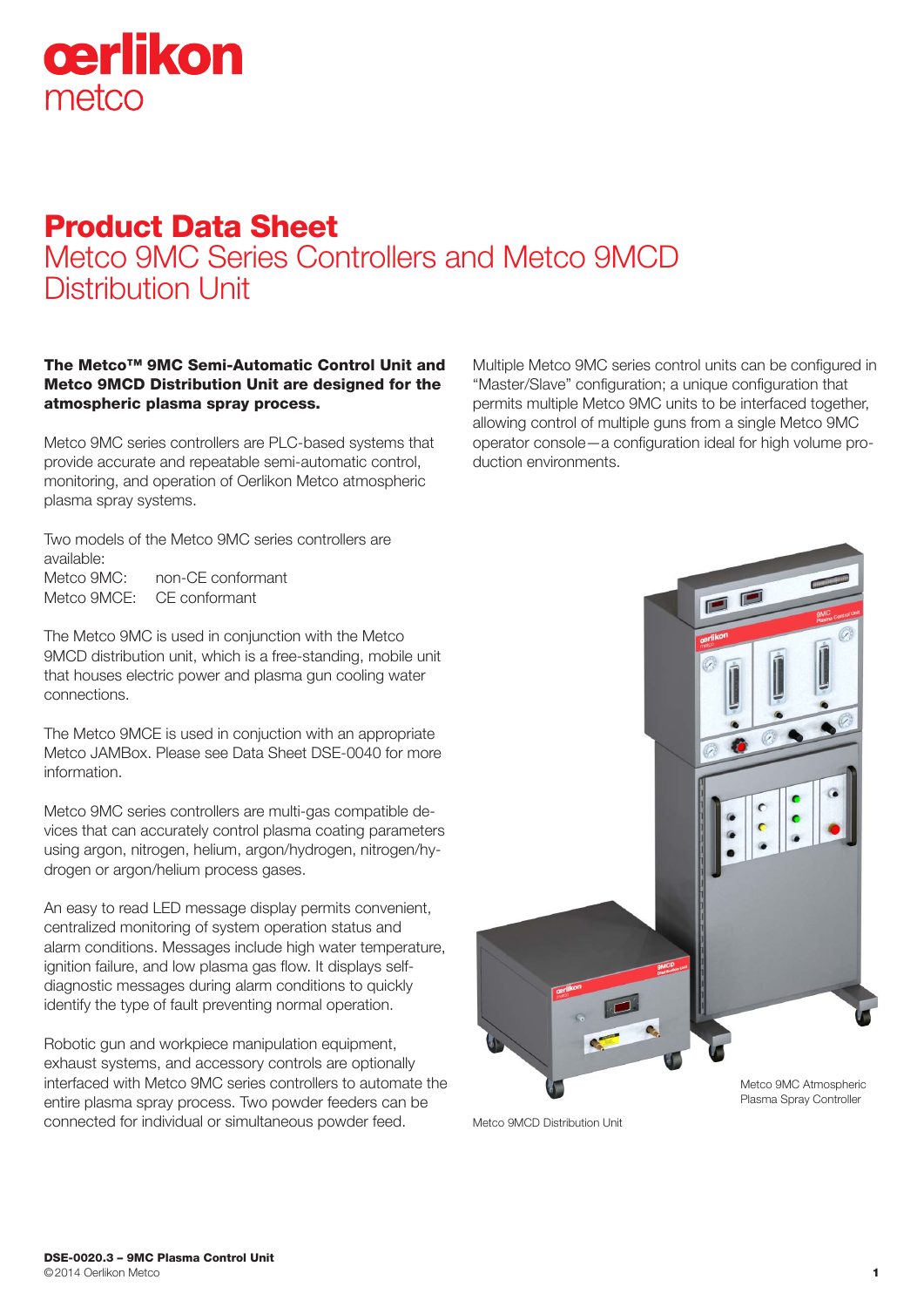#### 1 General Description

A Metco 9MC series controllers are designed to interface to an Oerlikon Metco plasma spray gun as an integral part of a complete plasma spray system. It is capable of lighting the gun, adjusting the plasma plume to preset parameters and automatically starting the powder feeders. The control unit continuously monitors process gas and air supplies and is capable of shutting down the system if the conditions should change beyond safe operating limits.

At start-up, the Metco 9MC series controller will determine if the exhaust equipment is operating, verify that the plasma gases, powder carrier gas, and cooling air pressure are present and start the gas flow to the powder feeder. It will start the power supply, initiate cooling water from the cooling unit and verify that the water is circulating through the gun at the correct temperature. Once these checks are complete, it will turn on the primary plasma process gas to a preset flow and ignite the plasma gun.

During operation, the control unit will automatically ramp-up to preset coating parameters, and starts feeding of the coating material from the powder feeder. It continuously monitors plasma and powder carrier gas pressures, cooling water temperature and pressure, and cooling air pressure. It will stop the system in the event of unsafe operating conditions. Real time monitoring of process amperage and voltage are provided on convenient to read LED displays. Process voltage is measured directly at the plasma gun for improved accuracy. At normal system shut-down, the 9MC

safely ramps down and shuts off all power, gas flows and connected equipment.

Metco 9MC seriees controllers are engineered with safety as an important design element. Electrical and gas cabinets are separated. An exhaust fan continuously ventilates the gas enclosure to prevent accumulation of gases in the event of accidental leakage.

A compressed air purge continuously keeps the electrical enclosure under partial pressure to guard against the entrance of spray dust or gases. The unit monitors the fan ventilation and compressed air purge preventing start-up or operation under unsafe conditions. Interlocks disconnects the line voltage if the controller door is opened during operation.

Standard connections on Metco 9MC series controllers permit the addition of four customer remote alarms, an exhaust system interlock and remote emergency stop control. Any number of emergency stop controls can be connected in the series to instantly stop operation.

The use of a separate Metco 9MCD dstribution unit or Metco JAMBox has the advantage of allowing the Metco 9MC to be positioned close to the spray operation, eliminating the need for extra long cables, thus minimizing electrical power loss and improving water flow.

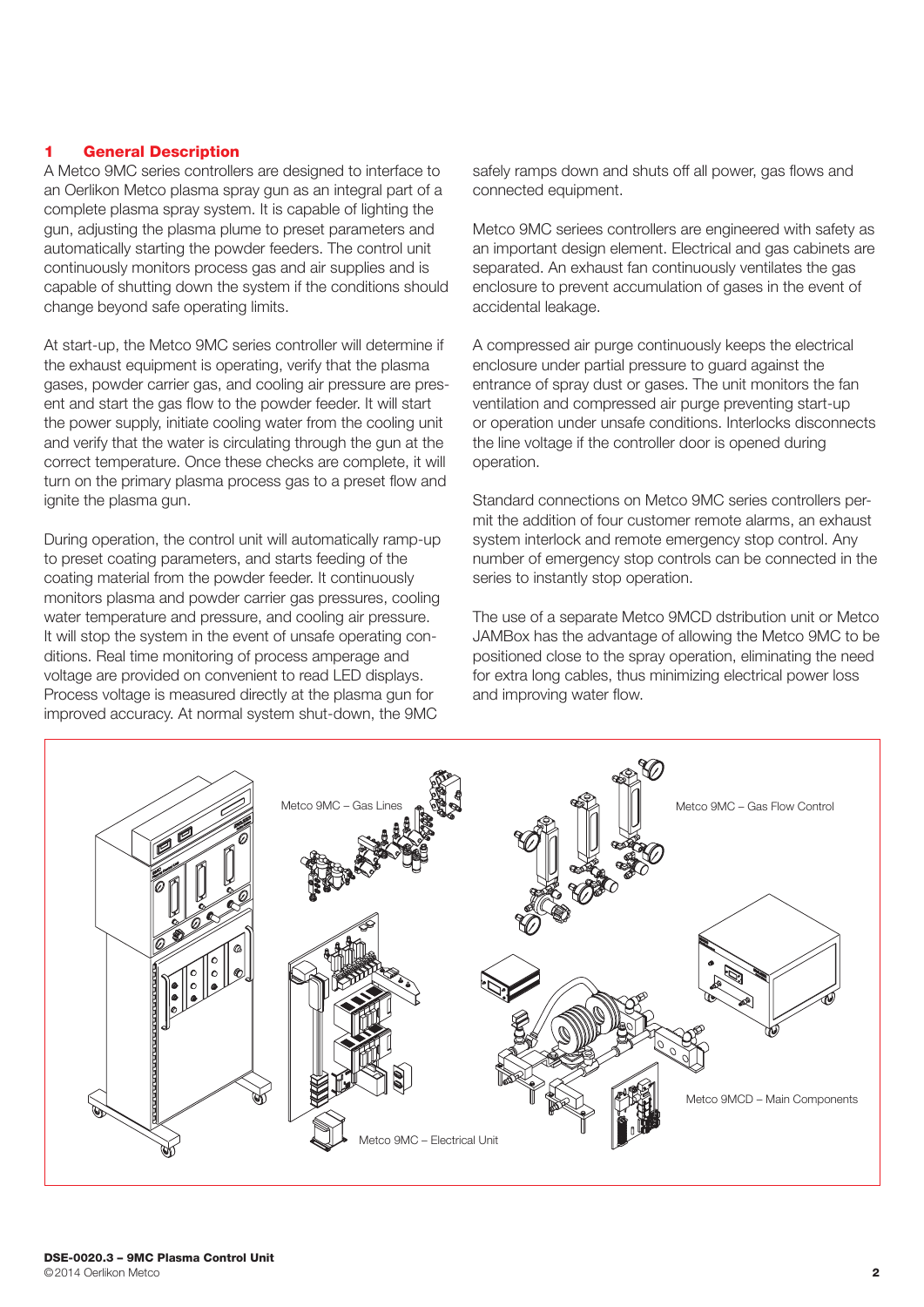#### 2 Features and Benefits

- $\blacksquare$  Accurately and repeatedly controls plasma spray parameters for consistent coating quality.
- Large easy to read message center clearly displays all alarms for safe and simple operation.
- Self-diagnostics and monitoring of safe operating conditions, with alarms and system shut down in the event an unsafe condition occurs.
- **n** Automatic plasma process start and stop minimizes cycle time, reducing gas and powder consumption.
- $\blacksquare$  Interfaces with and controls additional plasma system components including exhaust equipment, workpiece and gun handling equipment and accessories.
- **n** Up to two feeders can be connected to permit individual or simultaneous powder feed.
- Rotameters with true flow readout (in SCFH) and pressure gauges are large and easy to read.
- SCR compatible: operates with SCR (silicon controlled rectifier) power supply units
- $\Box$  Complete range of nozzle and powder port components accommodates the majority of coating material and operation needs
- $\Box$  Operational with nitrogen as the primary plasma gas  $$ offers economical operation with high heat output
- CE-conformity: the Metco 9MCE model meets European safety and operation requirements and is CE-conformant

### 3 Accessories and Options

Oerlikon Metco offers options that provide flexible configuration of the Metco 9MC series controllers with a variety of components to meet different customer production requirements. These include hoses, cables, gas regulators and interface modules. For a complete list of optional parts and spare parts, please refer to the parts lists section of the reference manual.

9MC900 Remote Control Pendant provides start/stop control for spray operation up to 7.6 meters (25 feet) away from the 9MC controller.

**9MC420 Transformer** is used to connect the Metco 9MC controller to 200, 220 or 240 VAC, single phase, 50/60 Hz power sources.

**9MCD604 Electrode Fitting Adapter** for use of a Metco 3MB spray gun with the supplied 9MCD600 Voltage Divider.

#### **Technical Data**

#### 4.1 Dimensions